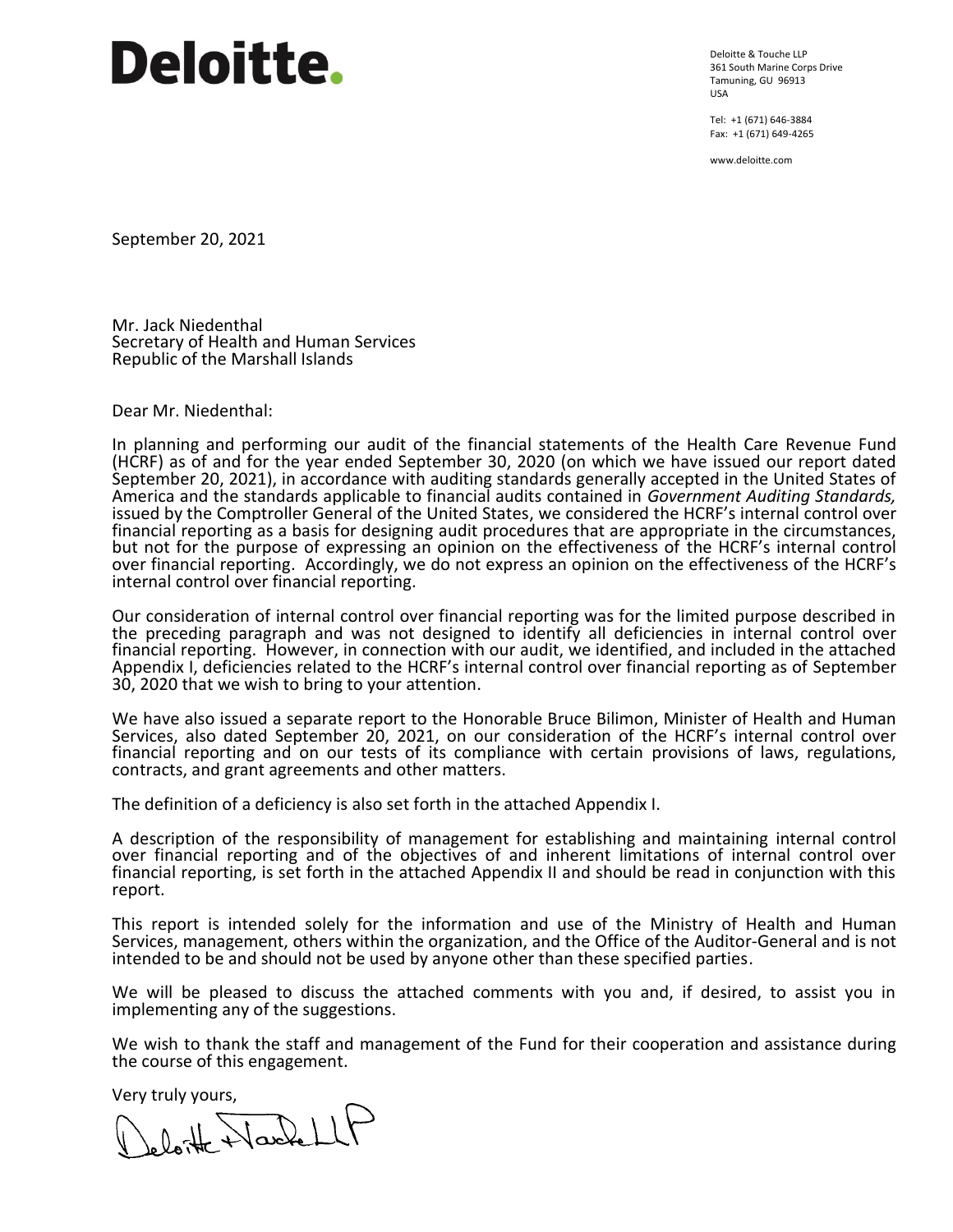# **SECTION I - DEFICIENCIES**

We identified, and have included below, deficiencies involving the HCRF's internal control over financial reporting as of September 30, 2020 that we wish to bring to your attention:

# (1) Long Outstanding Unliquidated Travel Advances

RepMar's Ministry of Finance memorandum on Travel Rules and Regulations requires travelers to submit Travel Voucher Claims 15 days after the end of travel. As of September 30, 2020, approximately \$92,686 of receivables from employees, payroll advances and total travel advances were more than 90 days past due. We recommend management establish internal control policies and procedures over travel policies and liquidation of travel advances, receivables from employees and payroll advances. This matter was discussed in our previous audits for fiscal years 2006 through 2019.

## (2) Allowance for Doubtful Accounts

As of September 30, 2020, the HCRF did not perform an analysis of the allowance for doubtful accounts for long outstanding hospital user fee receivables of \$6,285,051 and other receivables of \$383,574. Such was corrected during the audit process with proposed audit adjustments amounting to \$99,700. We recommend management establish internal control policies and procedures over collection of outstanding receivables. This matter was discussed in our previous audits for fiscal years 2010 through 2019.

## (3) Long Outstanding Accounts Payables

Scrutiny of accounts payable balances indicated \$22,598 of payables that are aged more than 90 days past due and invoices relating to 2013-2017 transactions. We recommend management establish internal control policies and procedures over the transaction review process and revisit the validity of these payables. This matter was discussed in our previous audits for fiscal years 2016 through 2019.

## (4) Payable to Grantor

At September 30, 2020, deferred grantor revenue accounts were not reconciled. Furthermore, grant revenue collections were recorded inconsistently during the year either as grant revenue receipts or deferred revenue. Such was corrected during the audit process with proposed audit adjustments amounting to \$390,576. We recommend management establish internal control policies and procedures over the recording and recognition of grant revenues.

## (5) Financial Reporting Closing Process

The HCRF does not have established internal control policies and procedures in place to timely prepare and review reconciliations and reports. During the year ended September 30, 2020, various accounting records do not appear to have been processed and timely updated as evidenced by the following:

- a. Bank reconciliations were not independently reviewed in a timely manner.
- b. Various post-closing adjusting entries were provided during the audit process.

We recommend management establish internal control policies and procedures over the timely review of financial reports and adjustments during the financial reporting closing process.

## (6) Check Payments

During the year ended September 30, 2020, receivables from the Marshall Islands Health Fund (MIHF) included the following:

- a. Erroneous deposits of HCRF checks to MIHF account in 2018-2019
- b. Erroneous use of HCRF bank account number during writing of checks to pay MIHF payables in 2020.

We recommend management establish internal control policies and procedures over the review of manually written checks and require collection of MIHF receivables.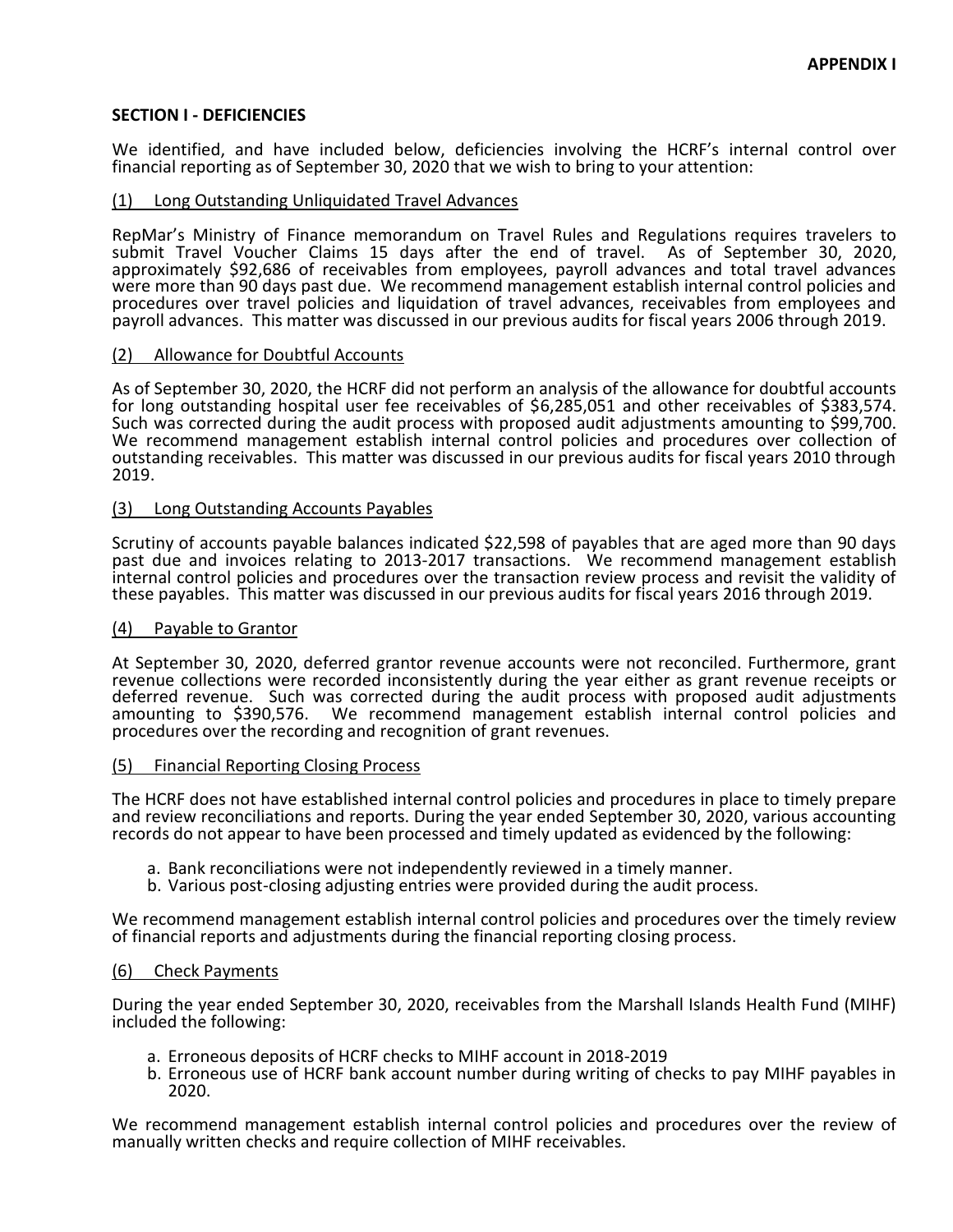# **SECTION I - DEFICIENCIES, CONTINUED**

## (7) Journal Vouchers

During the year ended September 30, 2020, certain journal entries were not supported by journal vouchers reflecting required evidence of review and approval. We recommend management establish internal control policies and procedures over the preparation and review of journal entries.

#### (8) Supplies Shelf-life

During the year ended September 30, 2020, certain pharmaceutical and medical supplies amounting to \$88,323 and \$45,264, respectively, were received with a shelf-life less than what is stipulated in the purchase contract. In addition, we noted expired supplies amounting to \$23,506. We recommend management establish internal control policies and procedures over the monitoring of shelf-life of pharmaceutical and medical supplies received based on vendor agreements.

#### (9) Prepayments

At September 30, 2020, prepayments included \$86,186 paid in 2018 and 2019 for TB drugs and medications, and a mini X-ray machine that were not liquidated until 2021. We recommend management establish internal control policies and procedures over monitoring and timely liquidation or prepayments.

## **SECTION II - OTHER MATTERS**

Our observations concerning other matters related to operations, compliance with laws and regulations, and best practices involving internal control over financial reporting that we wish to bring to your attention at this time are as follows:

#### (1) RMI Withholding and MISSA Social Security Taxes

i. The HCRF filed and paid income taxes withheld in a manner inconsistent with 48 MIRC Chapter 1, Income Tax Act of 1989, Section 105. Scrutiny of withholding tax payments (Form 1178) resulted in the following exceptions:

| <b>Payroll Period</b>                  | <b>Health Care Revenue Fund</b> |                          | <b>Global Fund</b>       |                          |
|----------------------------------------|---------------------------------|--------------------------|--------------------------|--------------------------|
|                                        | <b>Date Filed</b>               | <b>Date Paid</b>         | <b>Date Filed</b>        | <b>Date Paid</b>         |
| 10/11/19 - 10/25/19                    | 11/28/2019                      | 12/13/2019               | 11/28/2019               | 12/13/2019               |
| 11/8/19 - 11/22/19                     | 12/05/2019                      | 12/24/2019               | 12/05/2019               | 12/24/2019               |
| 12/5/19 - 12/20/19<br>1/3/20 - 1/31/20 | 12/31/2019<br>01/31/2020        | 01/21/2020<br>02/18/2020 | 12/31/2019<br>01/31/2020 | 01/21/2020<br>02/18/2020 |
| 2/14/20 - 2/28/20<br>4/9/20 - 4/24/20  | 03/13/2020<br>05/08/2020        | 03/20/2020<br>05/20/2020 | 05/08/2020               | 05/20/2020               |

Form 1178 is due within two weeks following the preceding 4-week pay period. The HCRF was noncompliant with this requirement. Further, Form 1178 for Payroll Periods 2/14/20 - 2/28/20 and 7/2/20 - 7/17/20 could not be located and provided during the audit.

ii. Scrutiny of the MISSA tax return for the quarter ended 12/31/19 indicated filing and payment occurred on 1/23/2020, which is inconsistent with 49 MIRC Chapter 1, Social Security Act of 1990, Section 131. MISSA tax deadline is the 10th of the first month of the following quarter. The HCRF was noncompliant with this requirement. Further, MISSA tax return for quarter ended 3/31/20 for Global Fund could not be located and provided during the audit.

We recommend management establish internal control policies and procedures over the timely filing and payment of RMI Withholding and MISSA Social Security Taxes in accordance with enabling legislation. This matter was discussed in our previous audits for fiscal years 2018 and 2019.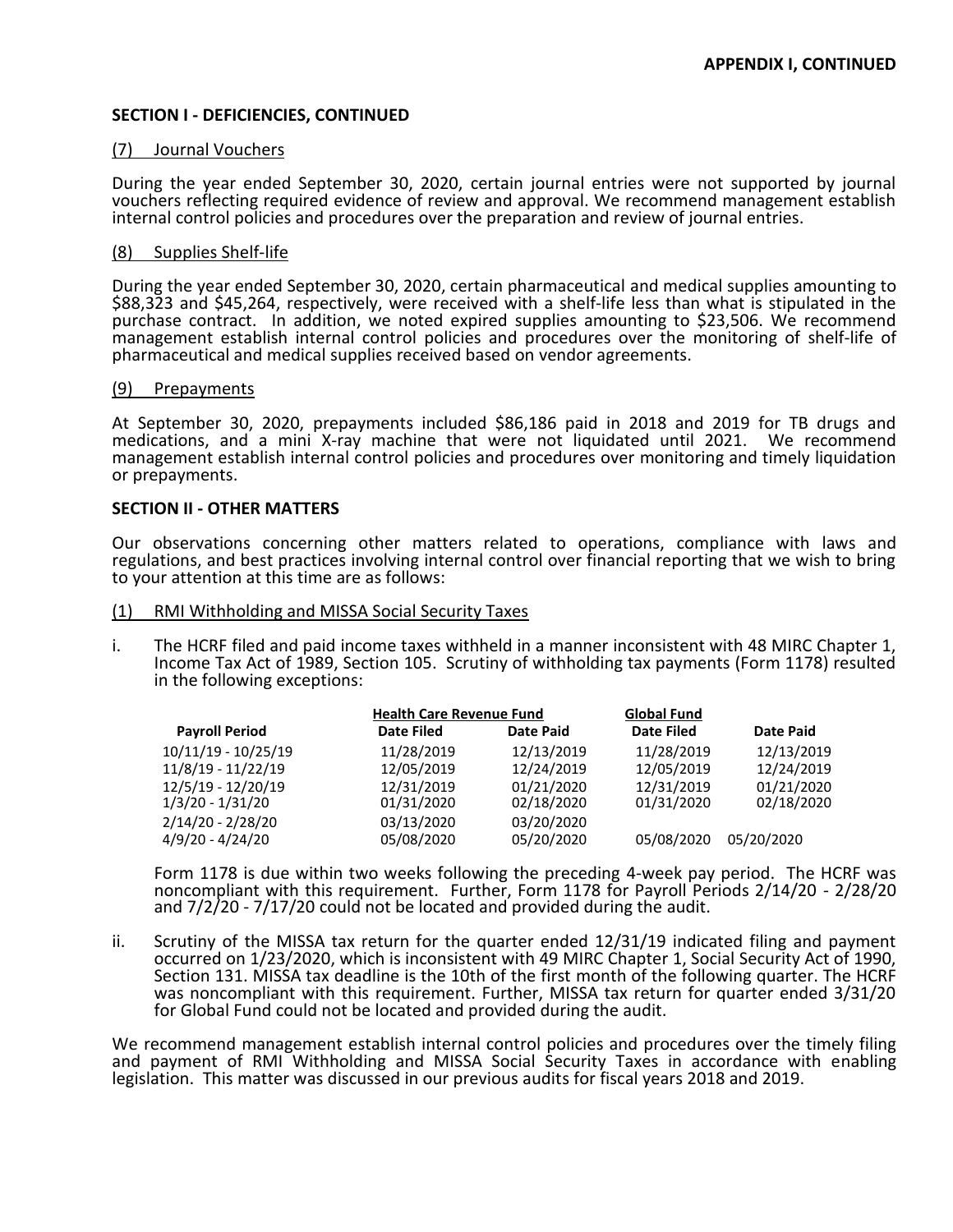# **SECTION II - OTHER MATTERS, CONTINUED**

## (2) Information Technology

The HCRF has not adopted formal policies and procedures governing information technology and data security. We recommend management adopt formal policies and procedures governing information technology and data security.

# (3) Purchase Orders

During the year ended September 30, 2020, emergency purchase of laboratory supplies and medical equipment amounting to \$14,975 and \$35,000, respectively, for which related purchase orders were executed and approved after the goods were received:

| Items               | Amount   | PO Date    | <b>Receiving Date</b> | Days Late |
|---------------------|----------|------------|-----------------------|-----------|
| Laboratory supplies | \$14,795 | 12/10/2019 | 12/06/2019            |           |
| Medical equipment   | \$35,000 | 09/14/2020 | 06/30/2020            | 76        |

We recommend management establish internal control policies and procedures over the procurement process.

# **SECTION III - DEFINITIONS**

The definition of a deficiency is as follows:

A *deficiency* in internal control over financial reporting exists when the design or operation of a control does not allow management or employees, in the normal course of performing their assigned functions, to prevent, or detect and correct misstatements on a timely basis. A deficiency in design exists when (a) a control necessary to meet the control objective is missing or (b) an existing control is not properly designed so that, even if the control operates as designed, the control objective would not be met. A deficiency in operation exists when (a) a properly designed control does not operate as designed, or (b) the person performing the control does not possess the necessary authority or competence to perform the control effectively.